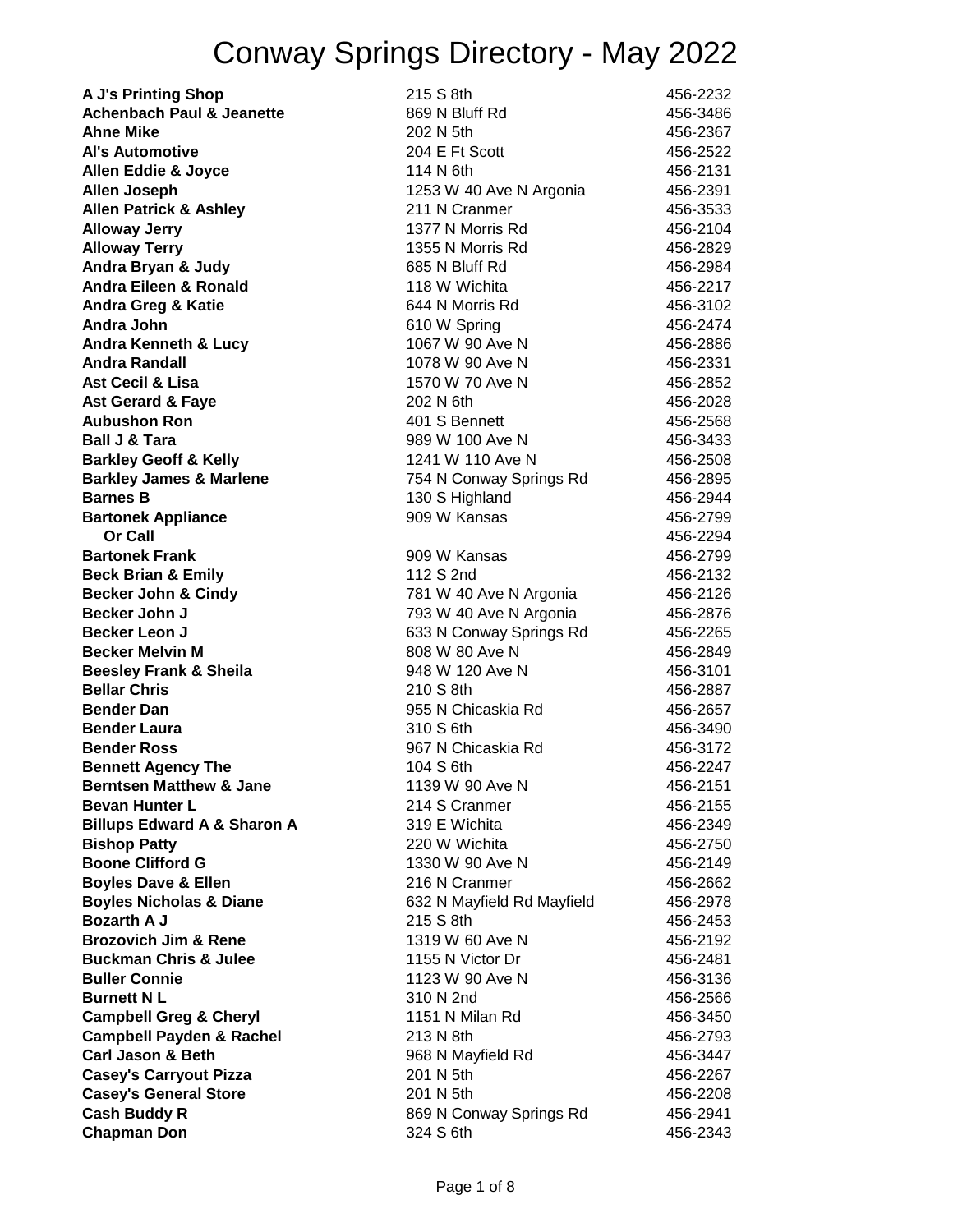| <b>Charbonneau Mike &amp; Vesta</b>   | 318 S Church                   | 456-2266 |
|---------------------------------------|--------------------------------|----------|
| <b>Chitwood Frances</b>               | 806 N Anson Rd Wellington      | 456-2740 |
| <b>Christian Church</b>               | 112 N 7th                      | 456-2242 |
| <b>Clark Chris L &amp; Elaine R</b>   | 501 S 8th                      | 456-2133 |
| <b>Claycamp Donald &amp; Brenda</b>   | 708 N Conway Springs Rd        | 456-3279 |
| <b>CLG Photography</b>                | 101 W Spring                   | 456-3545 |
| <b>Clum Jackie</b>                    | 300 E Spring Apt 14            | 456-3214 |
| <b>Clum Mark</b>                      | 126 S Cranmer                  | 456-2269 |
| <b>Collins Pat</b>                    | 1533 W 90 Ave N                | 456-3160 |
| <b>Conway Bank</b>                    | 124 W Spring                   | 456-2255 |
| <b>Conway Springs - City Of</b>       |                                |          |
| <b>City Clerk</b>                     | 208 W Spring                   | 456-2345 |
| Library                               | 210 W Spring                   | 456-2859 |
| <b>Police Department</b>              | 310 W Spring                   | 456-2277 |
| <b>Swimming Pool</b>                  | 121 N Cranmer                  | 456-2808 |
| Warehouse                             | 119 N 4th                      | 456-2124 |
| <b>Conway Springs Health Center</b>   | 111 W Spring                   | 456-2411 |
| <b>Conway Springs Veterinary Serv</b> | 430 N 5th                      | 456-2088 |
| <b>Cook Alva</b>                      | 584 N Clearwater Rd Wellington | 456-2896 |
| <b>Cooper Brad &amp; Robyn</b>        | 218 S 6th                      | 456-2181 |
| <b>Cornett Gerald T</b>               | 407 S Bennett                  | 456-2612 |
| <b>Cox Ann</b>                        | 210 N 4th                      | 456-2564 |
| <b>Cranmer Ashley</b>                 | 102 N Cranmer                  | 456-2841 |
| <b>Crowell Barb</b>                   | 1123 W 90 Ave N                | 456-3136 |
| <b>Crowell James</b>                  | 102 S 2nd                      | 456-2618 |
| <b>CS Auto Supply LLC</b>             | 202 W Spring                   | 456-2521 |
| <b>Culhane Gerald</b>                 | 318 S Cranmer                  | 456-3536 |
| <b>Curry Dan L</b>                    | 903 N Bluff Rd                 | 456-2368 |
| <b>Curry Tom Jr</b>                   | 1208 W 100 Ave N               | 456-2114 |
| <b>Dalbom Bill</b>                    | 11546 S 311 St W               | 456-2918 |
| <b>Dennett Gary &amp; Jean</b>        | 313 W Parallel                 | 456-2315 |
| <b>Devlin Bernard &amp; Donna</b>     | 317 S 8th                      | 456-2108 |
| <b>Devlin Sheryel</b>                 | 110 S 6th                      | 456-2443 |
| Doffing Dan & Stephanie               | 123 S 12th                     | 456-3306 |
| <b>Doffing Joe</b>                    | 210 N 8th                      | 456-2628 |
| Doffing John & Melissa                | 881 N Sunset Rd                | 456-2402 |
| <b>Dolieslager Peter D</b>            | 1378 W 90 Ave N                | 456-2516 |
| <b>Doll Darrin</b>                    | 971 N Ryan Rd                  | 456-2118 |
| <b>Doll House Doggies</b>             | 114 E Spring                   | 456-2395 |
| <b>Doll Ivan</b>                      | 824 E St Louis                 | 456-2519 |
| Doll Kevin & Gina                     | 871 W 100 Ave N                | 456-2180 |
| <b>Doll Rodney</b>                    | 318 W St Louis                 | 456-3521 |
| <b>Doll Truck Line</b>                | 824 E St Louis                 | 456-2519 |
| <b>Downey Andrew &amp; Stephanie</b>  | 203 S 5th                      | 456-3235 |
| Dugan Thomas J                        | 11860 S 311 St W               | 456-2116 |
| Dunn Craig & Rebecca                  | 1157 N Dixon Rd Milton         | 456-3410 |
| <b>Durant James</b>                   | 619 N Anson Rd Mayfield        | 456-2404 |
| <b>Ebenkamp David L</b>               | 871 N Sunset Rd                | 456-2387 |
| <b>Ebenkamp Greg</b>                  | 465 W 90 Ave N                 | 456-2006 |
| Ebenkamp Kurt & Jaime                 | 211 N 3rd                      | 456-2376 |
| <b>Ebenkamp Mike</b>                  | 870 N Sunset Rd                | 456-2342 |
| <b>Ebersole Brent &amp; Daria</b>     | 1046 W 90 Ave N                | 456-2161 |
| <b>Ebersole Mortuary</b>              | 219 W Spring                   | 456-2226 |
| <b>Ebersole Paint &amp; Wallpaper</b> | 223 W Spring                   | 456-2226 |
| <b>Ebersole Richard L</b>             | 705 W Spring                   | 456-2226 |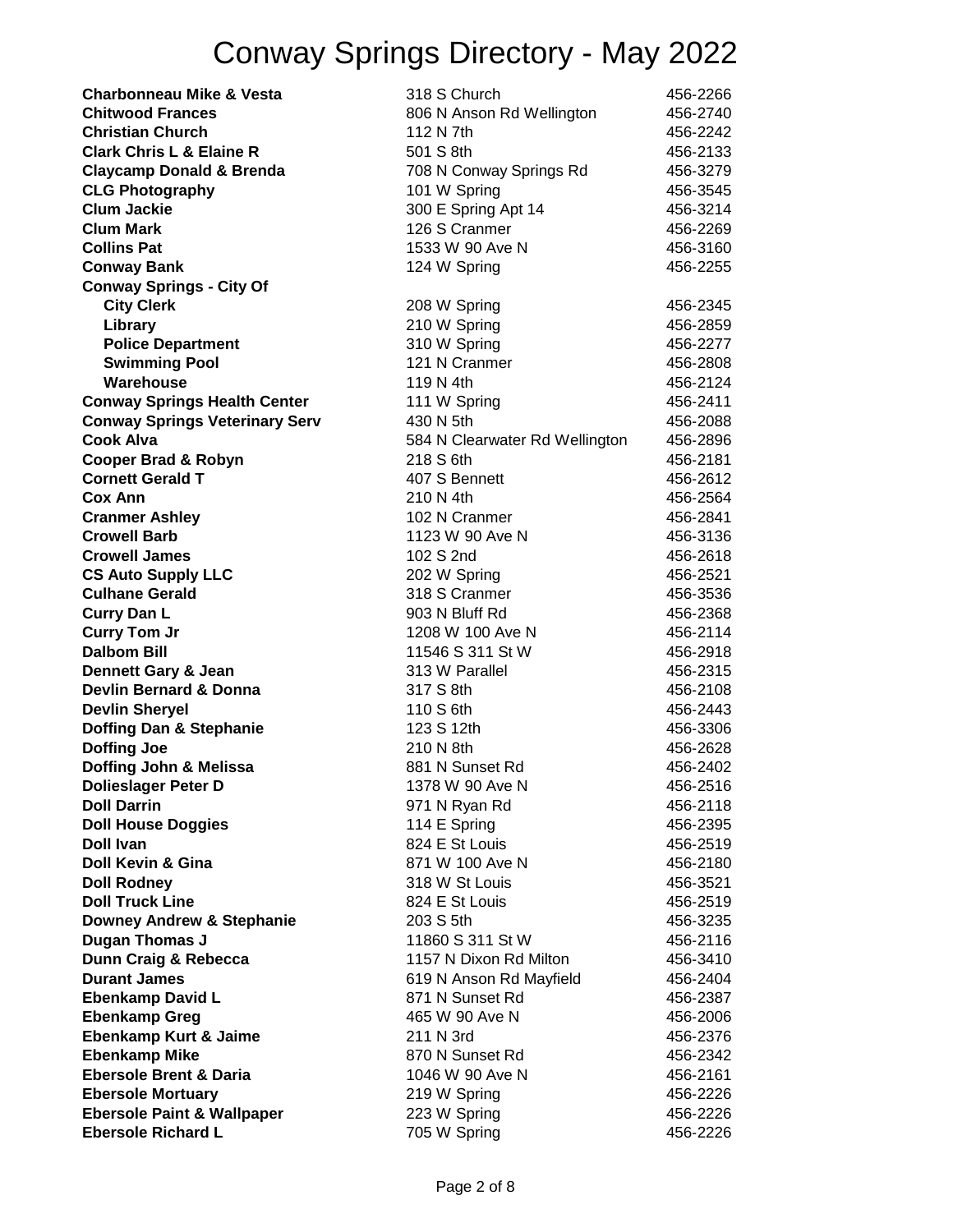**Erker George L & Rovella** 508 S 6th 456-2860 **Erker Jeff & Katie** 310 S 13th 456‑2694 **Erker Mike** 456-2725 **Farmers Co-Op Grain Assoc** 524 E Parallel 456-2222 **Feather Sarah 2012** 204 N 2nd 456-3494 **First Baptist Church** 101 S 8th 456-2815 **Fisher David** 218 S Highland 456-2380 **Fisher David** 217 N 8th 456‑3273 **Fisher Jeremiah Jr** 201 S 8th 456-3154 **Fisher Kevin** 214 N 7th 456‑2352 **Fitts Dan** 456-3132 **Freeman Pharmacy** 100 E Spring 456-2220 **Freund Michael** 309 S 8th 456‑2012 **Friendship Center 1988 1998 1999 1999 1999 1999 1999 1999 1999 1999 1999 1999 1999 1999 1999 1999 1999 1999 1999 1999 1999 1999 1999 1999 1999 1999 1999 1999 1999 Friess Jared & Nicole 1129 N Milan Rd 456-3151 Friess Kevin L Community Community Community Community Community Community Community Community Community Community AS6-3249 Friess Ron** 501 N Bluff Rd Argonia 456-2730 **Frost David** 1240 W 140 Ave N 456-3332 **Gambino's Pizza** 110 N 5th 456‑2444 **Gerber Tim** 1063 W 90 Ave N 456-2676 **Gerlach Jim** 1172 W 130 Ave N 456-3499 **Gorman William J** 114 N 2nd 114 N 2nd 456-3531 **Graber Rojean C** 115 S 7th 456‑2475 **Grain Bin Liquor LLC** 121 W Spring 456-3324 Gray Kenneth D **1057 N Conway Springs Rd** 456-2199 **Grimm Leroy** 756 N Milan Rd 456‑2551 **Grimm Rob & Jill** 513 N 12th 456‑2060 **Hall Jessi & Jeremy** 1160 W 130 Ave N 456‑3452 **Hamilton William E** 1419 N Conway Springs Rd 456-2320 **Handy Kerry** 1613 W 60 Ave N 456-2355 **Haney Edgar C** 307 N 2nd 456-2576 **Hare James W** 300 E Spring Apt 10 456-2722 **Hare Jesse Jr** 764 W 80 Ave N 456‑2825 **Harper Maurice & Judy Conway Springs Rd** 456-2844 **Harrington Bruce & Carla** 965 W 60 Ave N 456-3196 **Harrington Eileen & Gerald** 705 W Spring 456-3283 **Harrington Trucking 101 E Spring 101 E Spring 456-2254 Harrington Used Cars** 897 N Conway Springs Rd 456-2751 **Hartman Dale & Dawn** 1015 N Conway Springs Rd 456-3212 **Hartman Gerald & Sue** 1099 N Ryan Rd 456-2908 **Hartman Harold & Luann** 1876 N Conway Springs Rd 156-2634 **Hartman Michael Jr** 1053 N Ryan Rd 456-2492 **Haskins T** 814 N Conway Springs Rd 456-2728 **Haviland Broadband** 211 W Spring 2008 2009 456-2211 **Haviland Telephone Company**  211 W Spring **1996** 2011 **Heimerman Jerome & Virginia** 485 N Dixon Rd 456-2889 **Heimerman Rob & Paula** 682 N Conway Springs Rd 456-2035 **Heimerman Roy & Becky** 1419 W 50 Ave N 456-2150 **Hein Ronald** 206 N 4th 456-2705 **Hemberger David** 1047 N Dixon Rd Milton 456-2075 **Hemberger Eldon & Sabrina**  $\frac{721 \text{ N}}{456}$  Rd  $\frac{456 \cdot 2087}{456}$ **Hemberger Lorestine** 202 N 7th 456-2543 **Hemberger Mike & Laura** 316 S 13th 456-2847 **Herndon Johnna & Domanic 1316 W 90 Ave N 456-2670 Herndon Paul & Emily 107 S Cranmer 456-2378**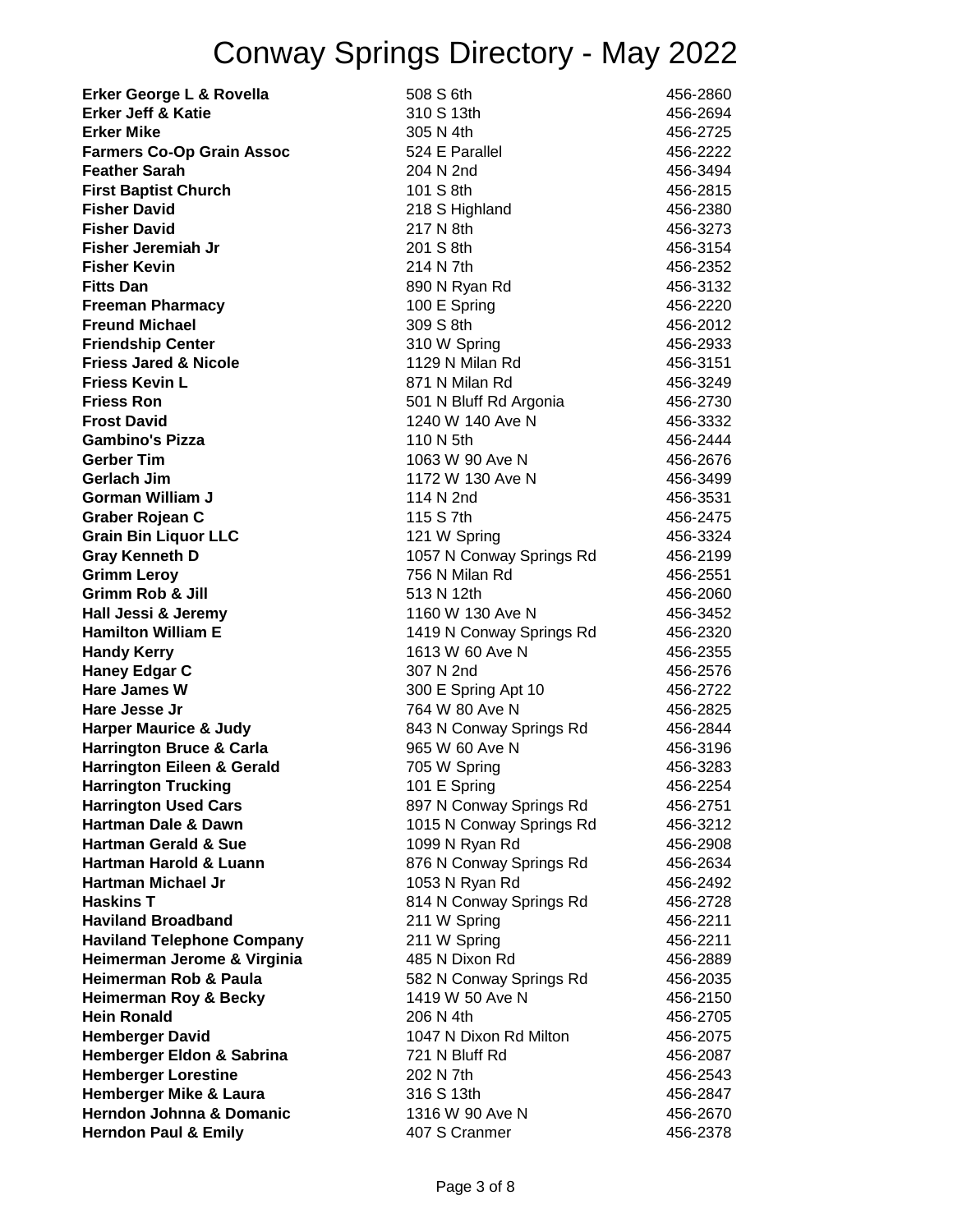| <b>Hicks Tiffani</b>                       | 217 S 5th                 | 456-2827 |
|--------------------------------------------|---------------------------|----------|
| <b>Hilger Brian &amp; Amber</b>            | 757 N Milan Rd            | 456-3220 |
| <b>Hilger Gerald M</b>                     | 1178 W 90 Ave N           | 456-3386 |
| Hilger Joe & Jill                          | 915 N Dixon Rd            | 456-2678 |
| <b>Hilger Joe (Shop)</b>                   | 915 N Dixon Rd            | 456-2085 |
| <b>Hilger Marissa &amp; Austin</b>         | 926 N Dixon Rd            | 456-2652 |
| <b>Hilger Tim &amp; Judy</b>               | 1409 W 100 Ave N          | 456-2623 |
| <b>Hinnen Travis &amp; Crystal</b>         | <b>Conway Springs</b>     | 456-3275 |
| <b>Hired Man's Grocery &amp; Grill Inc</b> | 424 N 5th                 | 456-3663 |
| <b>Hollis Cole &amp; Jordan</b>            | 311 N Leddy               | 456-2515 |
| <b>Hollis Darrell &amp; Marilyn</b>        | 421 N 12th                | 456-2174 |
| <b>Hollis Dorothy</b>                      | 620 W St Louis            | 456-2458 |
| Holzman John                               | 222 W St Louis            | 456-2470 |
| <b>Hood Brenda L</b>                       | 205 N 2nd                 | 456-3519 |
| <b>Howard Stephanie &amp; Cole</b>         | 114 S Highland            | 456-2911 |
| <b>Hrdlicka Carol</b>                      | 948 N Mayfield Rd         | 456-2439 |
| <b>Huff Marvin &amp; Danielle</b>          | 612 E Spring              | 456-2147 |
| <b>Hullinger Gregg &amp; Toni</b>          | 1119 W 80 Ave N           | 456-2007 |
| <b>Hylton Mike &amp; Sherry Sparks</b>     | 312 S Cranmer             | 456-3546 |
| Johnsen Justin & Melissa                   | 216 S 7th                 | 456-3210 |
| <b>Jones Craig &amp; Elaine</b>            | 1188 N Bluff Rd           | 456-2581 |
| <b>Jones Craig Jr</b>                      | 1199 N Ryan Rd            | 456-3357 |
| <b>Jones Trent &amp; Annie</b>             | 1199 N Conway Springs Rd  | 456-2741 |
| <b>K Doll Koatings</b>                     | 751 E Spring              | 456-2588 |
| Fax                                        |                           | 456-2589 |
| <b>Kautz Richard</b>                       | 431 W 80 Ave N Wellington | 456-2361 |
| <b>Kelly Mark A</b>                        | 413 W Parallel            | 456-2123 |
| <b>Kennard Wade &amp; Daphne</b>           | 791 N Ryan Rd             | 456-3547 |
| <b>Kibbe Beverly</b>                       | 412 S 8th                 | 456-2930 |
| <b>King Alvena</b>                         | 125 S 12th                | 456-2491 |
| <b>King Dan</b>                            | 502 S Cranmer             | 456-2112 |
| <b>King Ryan</b>                           | 126 S 12th                | 456-2537 |
| Kirkbride Brent & Kelli                    | 118 S 12th                | 456-2637 |
| <b>Klausmeyer Thomas J</b>                 | 730 N Chicaskia Rd        | 456-3511 |
| <b>Knee Jimmie D</b>                       | 317 S Cranmer             | 456-2614 |
| Koch Lynn & Stacy                          | 714 N Milan Rd            | 456-2096 |
| <b>Koester Doug &amp; Suzanne</b>          | 1147 W 90 Ave N           | 456-2303 |
| Koester Greg & Gina                        | 578 N Milan Rd            | 456-2590 |
| <b>Koester Kent</b>                        | 867 N Caldwell Rd         | 456-2956 |
| Koester Kevin & LouAnn                     | 576 N Ryan Rd             | 456-2742 |
| <b>Koester Kirk</b>                        | 888 N Mayfield Rd         | 456-2365 |
| Koster Jarrod & Jennifer                   | 812 W Goldie              | 456-2494 |
| <b>Kraus Bernard &amp; Barbara</b>         | 503 S 7th                 | 456-2531 |
| L & M Electric                             | 208 N 7th                 | 456-2606 |
| <b>Lange Aaron</b>                         | 1098 N Conway Springs Rd  | 456-2839 |
| <b>Lange Clint &amp; Jamie</b>             | 880 N Ryan Rd             | 456-3462 |
| <b>Lange Excavating Inc</b>                | 1020 N Springdale Rd      | 456-2937 |
| <b>Lange Farrel &amp; Alicia</b>           | 981 N Conway Springs Rd   | 456-2835 |
| Lange Fred Jr                              | 1020 N Springdale Rd      | 456-2991 |
| <b>Lange Jeff</b>                          | 1098 N Conway Springs Rd  | 456-2721 |
| <b>Lange Kurt</b>                          | 119 S 6th                 | 456-3110 |
| <b>Lange Photography</b>                   | 880 N Ryan Rd             | 456-2710 |
| <b>Lange Royce</b>                         | 1270 N Conway Springs Rd  | 456-2810 |
| <b>Lange Stephen J</b>                     | 1031 W 110 Ave N          | 456-2379 |
| Lange Theresa K                            | 205 S Highland            | 456-2110 |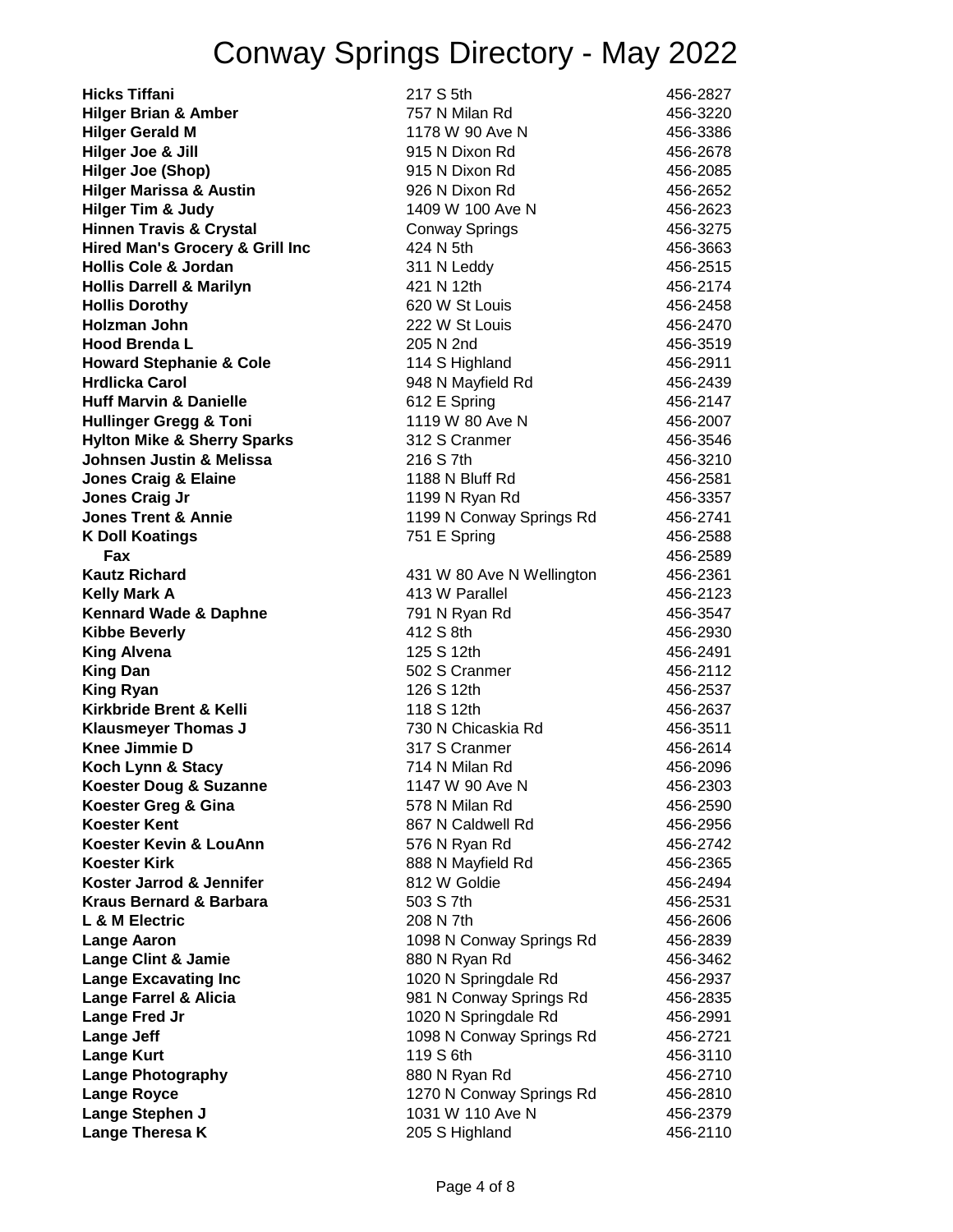| <b>Leddy Andrew</b>                                                | 924 N Ryan Rd               | 456-2780             |
|--------------------------------------------------------------------|-----------------------------|----------------------|
| Leddy Dean Jr & Patsy                                              | 1088 W 130 Ave N            | 456-2178             |
| <b>Leddy Keith &amp; Michelle</b>                                  | 982 N Chicaskia Rd          | 456-2044             |
| Linn Brian & Amy                                                   | 987 W 100 Ave N             | 456-3436             |
| Love John E                                                        | 910 W Kansas                | 456-2125             |
| <b>LPL Finances-Christy Cobb</b>                                   | <b>Conway Springs</b>       | 456-2916             |
| <b>Lyon Vincent</b>                                                | 1189 N Milan Rd             | 456-2298             |
| <b>Mack Robert</b>                                                 | 313 N 8th                   | 456-2488             |
| <b>Martin Bret &amp; Valerie</b>                                   | 501 S 7th                   | 456-2069             |
| Martin D A                                                         | 310 N 8th                   | 456-2608             |
| <b>Martin Elaine</b>                                               | 316 S 8th                   | 456-2053             |
| <b>Matthews Vince</b>                                              | 639 N Bluff Rd              | 456-3226             |
| <b>Matzen Jeff &amp; Becky</b>                                     | 402 S Kansas Ct             | 456-2630             |
| <b>Maus Perry &amp; Lesa</b>                                       | 1366 N Morris Rd            | 456-2417             |
| <b>May Anthony &amp; Michelle</b>                                  | 1131 W 90 Ave N             | 456-2871             |
| May Ben & Tracy                                                    | 780 N Springdale Rd         | 456-2619             |
| <b>May Bill &amp; Janice</b>                                       | 1281 W 120 Ave N            | 456-2341             |
| <b>May Brian T</b>                                                 | 215 S 12th                  | 456-2593             |
| <b>May Donna</b>                                                   | 1117 W 90 Ave N             | 456-2457             |
| <b>May Edward</b>                                                  | 1127 W 90 Ave N             | 456-2326             |
| <b>May Janice</b>                                                  | 217 S Cranmer               | 456-2292             |
| <b>May Nicholas &amp; Susan</b>                                    | 1252 N Conway Springs Rd    | 456-2818             |
| <b>McBride Alan</b>                                                | 653 N Mayfield Rd Mayfield  | 456-3451             |
| <b>McBride Fred</b>                                                | 739 N Pacific Rd Wellington | 456-2394             |
| <b>McMillan Vicki M</b>                                            | 412 S Cranmer               | 456-2153             |
| <b>McNabney William</b>                                            | 718 W Spring                | 456-2987             |
| <b>Mercer Dairy LLC</b>                                            | 428 N Bluff Rd Argonia      | 456-2466             |
| <b>Mercer Dick</b>                                                 | 1420 W 80 Ave N             | 456-2708             |
| <b>Mercer Kevin</b>                                                | 428 N Bluff Rd Argonia      | 456-2466             |
| <b>Mercer Robert C &amp; Sally</b>                                 | 103 S 2nd                   | 456-2403             |
| <b>Meservy Cindi</b>                                               | 319 N 7th                   | 456-2191             |
| <b>Meyer Debbie</b>                                                | 220 S 8th                   | 456-2434             |
| <b>Meyer Jeremy</b>                                                | 208 N 7th                   | 456-2606             |
| Meyer Jimmie & Juli                                                | 712 W 90 Ave N              | 456-3305             |
| <b>Meyer Ken &amp; Kathy</b>                                       | 745 N Chicaskia Rd          | 456-3180             |
| <b>Meyer Ted</b>                                                   | 761 N Chicaskia Rd          | 456-2955             |
| Shop                                                               |                             | 456-3105             |
| <b>Meyers Ed &amp; Vickie</b>                                      | 324 S Cranmer               | 456-2482             |
| Meyers J                                                           | 731 N Milan Rd              | 456-2031             |
| <b>Mies David</b>                                                  | 224 S 8th                   | 456-2452             |
| <b>Mies Gala</b>                                                   | 111 S 6th                   | 456-2389             |
| <b>Mies Lavern</b>                                                 | 406 S Church                | 456-2533             |
| <b>Mies Vincent &amp; Joan</b>                                     | 113 S 12th                  | 456-2536             |
| <b>Miller Ed &amp; Diane</b>                                       | 311 N Highland              | 456-2140             |
| Miller Robert J & Carolyn S                                        | 214 S 6th                   | 456-3284             |
|                                                                    | 1474 W 90 Ave N             |                      |
| <b>Murphy Clay &amp; Shelly</b><br>Murphy James Levon & Virginia E | 130 S 8th                   | 456-3231<br>456-2377 |
| Murphy W R                                                         | 1476 W 90 Ave N             | 456-2414             |
| <b>Neises Keith &amp; Diana</b>                                    |                             |                      |
|                                                                    | 848 N Conway Springs Rd     | 456-2160             |
| <b>Neises M J</b>                                                  | 117 S 2nd                   | 456-2547             |
| <b>Newell Tim &amp; Sally</b>                                      | 1234 W 130 Ave N            | 456-3307             |
| <b>Nichols Jim</b>                                                 | 835 W 90 Ave N              | 456-2442             |
| <b>Nickell Richard</b>                                             | 501 S Cranmer               | 456-2451             |
| <b>Noel Rachel</b>                                                 | 112 N Highland              | 456-2500             |
| <b>Norwich News</b>                                                | 215 S 8th                   | 456-2232             |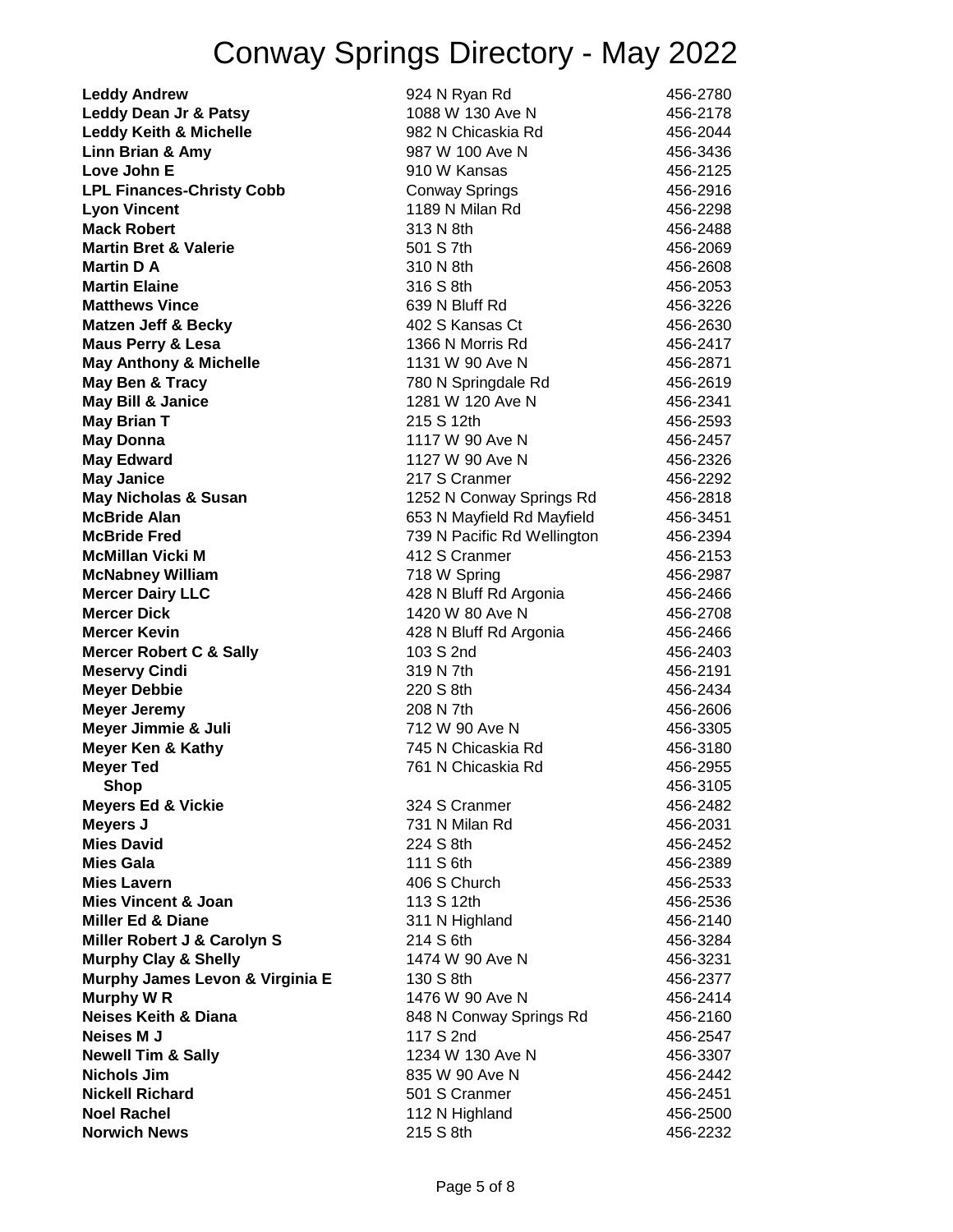| <b>Nuss Tom &amp; Nancy</b>              | 983 W 120 Ave N         | 456-3528 |
|------------------------------------------|-------------------------|----------|
| <b>O'Neal Don</b>                        | 822 N Chicaskia Rd      | 456-2216 |
| O'Neal Herald                            | 935 W 120 Ave N         | 456-2861 |
| <b>O'Neal Rod &amp; Laura</b>            | 1147 N Springdale Rd    | 456-2066 |
| <b>O'neill Darrin J</b>                  | 210 N 6th               | 456-3493 |
| <b>Ohl Howard &amp; Helen</b>            | 579 W 100 Ave N         | 456-2940 |
| Ohl Ralph & Linda                        | 995 N Mayfield Rd       | 456-2480 |
| <b>Ohl Richard</b>                       | 119 N 12th              | 456-3331 |
| <b>Old Town</b>                          | 101 E Spring            | 456-3225 |
| <b>Olmstead Rue Ann</b>                  | 1551 W 120 Ave N Milton | 456-3363 |
| <b>Osner Albert &amp; Evelyn</b>         | 404 S Bennett           | 456-2478 |
| <b>Osner Body &amp; Paint</b>            | 119 E Parallel          | 456-3260 |
| <b>Osner Brent &amp; Jill</b>            | 408 S Church            | 456-3243 |
| <b>Osner Clint &amp; Jenny</b>           | 316 W St Louis          | 456-3238 |
| <b>Osner Dusty &amp; Cathy</b>           | 824 N Conway Springs Rd | 456-2316 |
| <b>Osner George</b>                      | 909 W Bennett Ct        | 456-2450 |
| <b>Osner Leon &amp; Rita</b>             | 664 N Springdale Rd     | 456-2165 |
| <b>Osner Upholstery</b>                  | 111 E Spring            | 456-2478 |
| <b>Osner Wes &amp; Jenna</b>             | 315 S Church            | 456-2295 |
| <b>Pauly Adam</b>                        | 977 W 80 Ave N          | 456-2233 |
| <b>Pauly Automotive</b>                  | 106 N 5th               | 456-2251 |
| <b>Pauly Darin</b>                       | 740 N Conway Springs Rd | 456-3119 |
| Pauly John Jr                            | 1005 W 80 Ave N         | 456-2850 |
| <b>Pauly Shop Darin</b>                  | 106 N 5th St            | 456-3543 |
| Fax                                      |                         | 456-3153 |
| <b>Pettegrew Robert</b>                  | 304 W Conway St         | 456-2017 |
| <b>Pfingsten Doug</b>                    | 612 W St Louis          | 456-2541 |
| Pierce Dana                              | 320 E Spring            | 456-2206 |
| <b>Potter Steven E</b>                   | 134 S Cranmer           | 456-2932 |
| <b>Pracht Wm M</b>                       | 1083 W 50 Ave N Argonia | 456-2622 |
| <b>Prilliman Dave</b>                    | 312 W Parallel          | 456-3131 |
| <b>Prilliman Leonard &amp; Marie</b>     | 307 N 8th               | 456-2828 |
| <b>Prilliman Ron &amp; Linda</b>         | 316 S 5th               | 456-2034 |
| <b>Puetz Russell</b>                     | 309 E Parallel          | 456-2354 |
| <b>Rader Carl &amp; Donna</b>            | 407 S Kansas Ct         | 456-3428 |
| Rasmussen T                              | 120 S 12th              | 456-3304 |
| <b>Rausch Bill J</b>                     | 405 S Kansas Ct         | 456-2973 |
| <b>Reep Anthony &amp; Karen</b>          | 604 W Spring            | 456-3423 |
| <b>Richardson Dave &amp; Vicki</b>       | 1140 N Dixon Rd Milton  | 456-2599 |
| <b>Riggs Don</b>                         | 108 S Highland          | 456-2577 |
| <b>Riggs Donna</b>                       | 412 S 8th               | 456-2727 |
| <b>Ronnau Ron &amp; Louise</b>           | 416 W St Louis          | 456-3345 |
| <b>Roth Larry</b>                        | 308 S 8th               | 456-2700 |
| <b>Roth William Jr</b>                   | 115 N 12th              | 456-2894 |
| Runyan Scott & Debi                      | 1174 N Donald Ln        | 456-3525 |
| <b>Rural Water Dist #5 Sumner County</b> | 202 W Spring            | 456-2350 |
| <b>Rush Ben</b>                          | 1408 W 50 Ave N         | 456-2045 |
| <b>Rush Phil &amp; Anne</b>              | 1624 W 70 Ave N         | 456-2927 |
| <b>Russell Joe &amp; Karen</b>           | 110 N 4th               | 456-2401 |
| <b>Salisbury Brandon &amp; Tamara</b>    | 1053 W 70 Ave N         | 456-2415 |
| <b>Salsbery Richard</b>                  | 1432 W 100 Ave N        | 456-2496 |
| <b>Schools - Conway Springs</b>          |                         |          |
| <b>District Office</b>                   | 110 N Monnett           | 456-2961 |
| <b>Elementary</b>                        | 111 N Highland          | 456-2966 |
| <b>High School</b>                       | 607 W St Louis          | 456-2963 |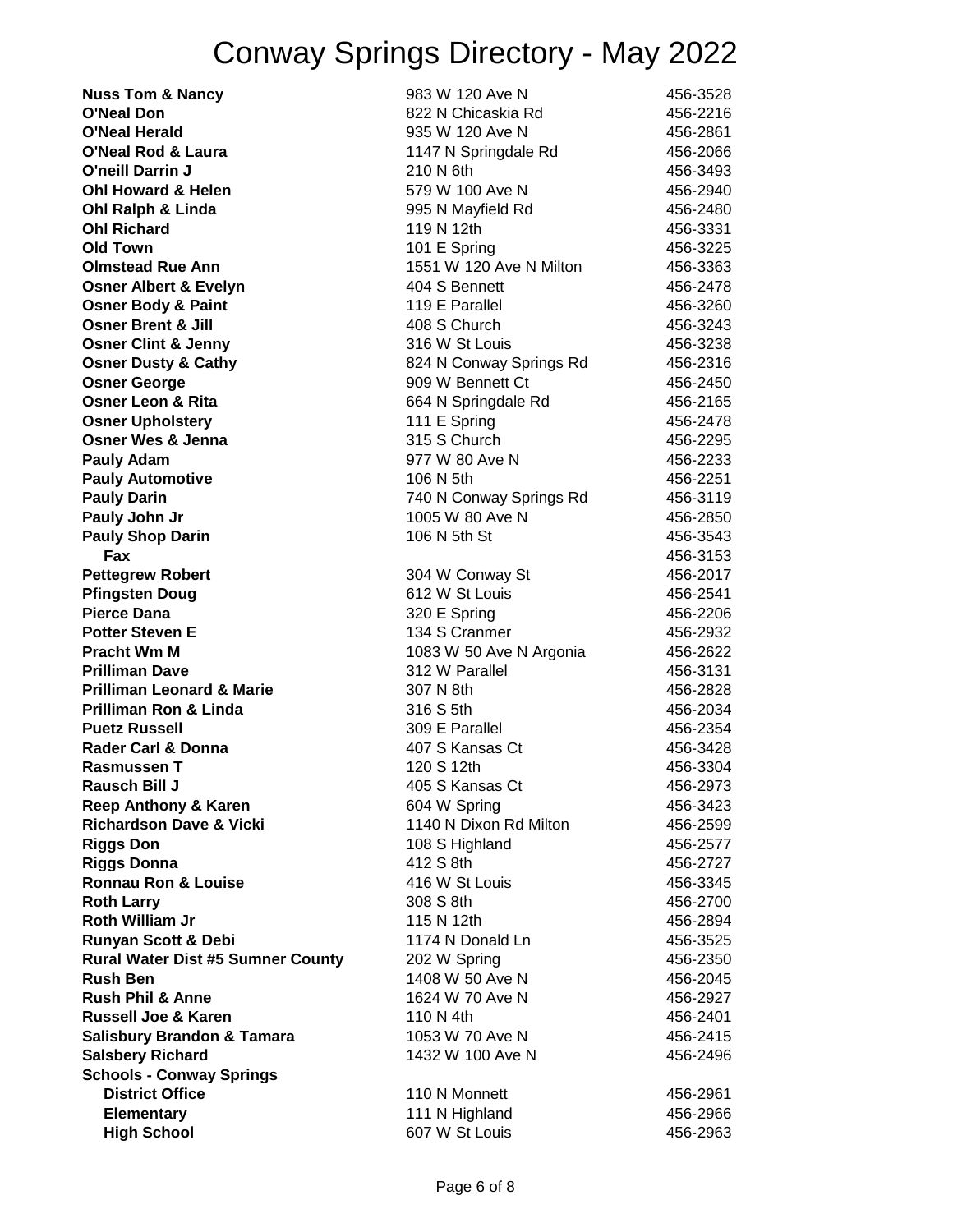| <b>Middle School</b>                     | 112 N Cranmer                   | 456-2965 |
|------------------------------------------|---------------------------------|----------|
| <b>Bus Barn</b>                          | 112 N Cranmer                   | 456-2960 |
| <b>Lunch Count (456-EATS)</b>            |                                 | 456-3287 |
| <b>Schulte Don</b>                       | 409 E Spring                    | 456-2915 |
| Seba Jim & Ann                           | 203 N 8th                       | 456-3281 |
| <b>Seiwert Brothers (Shop)</b>           | 1199 N Conway Springs Rd        | 456-2332 |
| <b>Shear Beauty Salon &amp; Boutique</b> | 117 W Spring                    | 456-2240 |
| <b>Shinn Talan</b>                       | 936 W 130 Ave N                 | 456-2833 |
| <b>Shinn Theron &amp; Michelle</b>       | 948 W 130 Ave N                 | 456-2230 |
| <b>Shobe Donald</b>                      | 1005 N Conway Springs Rd        | 456-2297 |
| Shobe L E                                | 218 S 12th                      | 456-2811 |
| <b>Shobe Robert E &amp; Vickie</b>       | 837 N Milan Rd                  | 456-2567 |
| <b>Shobe Scott &amp; Kim</b>             | 809 N Milan Rd                  | 456-3158 |
| <b>Simon Darren</b>                      | 115 S 8th                       | 456-2582 |
| <b>Slechta Joe &amp; Mary</b>            | 1363 W Hwy 42                   | 456-2947 |
| <b>Smith D</b>                           | 120 S 5th                       | 456-3125 |
| <b>Smith Duane L</b>                     | 1390 W 90 Ave N                 | 456-2502 |
| <b>Smith Kathryn</b>                     | 307 W Wichita                   | 456-2227 |
| <b>Smith Wm Eugene II &amp; Terresa</b>  | 542 N Conway Springs Rd Argonia | 456-2529 |
| <b>Solter Jack &amp; Pat</b>             | 120 W St Louis                  | 456-2695 |
| <b>Sones Robby</b>                       | 126 S Highland                  | 456-2382 |
| <b>Sones Ward &amp; Kathy</b>            | 124 S Highland                  | 456-2934 |
| South Haven New Era                      | 215 S 8th                       | 456-2232 |
| <b>Sparks Sherry</b>                     | 312 S Cranmer                   | 456-3546 |
| <b>Spicer Kelly &amp; Sonya</b>          | 715 W Elm                       | 456-3388 |
| <b>Spring View Manor Healthcare</b>      | 412 S 8th                       | 456-2285 |
| <b>St Joseph's Hall</b>                  | 304 N 5th                       | 456-2271 |
| <b>St Joseph's Parish</b>                | 217 N 6th                       | 456-2276 |
| <b>St Joseph's School</b>                | 218 N 5th                       | 456-2270 |
| <b>Steffen Bret</b>                      | 1359 N Milan Rd                 | 456-2664 |
| <b>Steffen Nick &amp; Mary</b>           | 1345 W 90 Ave N                 | 456-2197 |
| <b>Steffen Orchard</b>                   | 1345 W 90 Ave N                 | 456-2706 |
| <b>Story Jerry L</b>                     | 825 N Argonia Rd Milton         | 456-3104 |
| <b>Struble Victor</b>                    | 212 N 2nd                       | 456-2759 |
| <b>Struthers Justin &amp; Sarah</b>      | 977 N Argonia Rd                | 456-2282 |
| <b>Stuhlsatz Dan</b>                     | 304 N 7th                       | 456-2587 |
| <b>Stuhlsatz David</b>                   | 851 N Ryan Rd                   | 456-3405 |
| <b>Stuhlsatz Jim &amp; Marcia</b>        | 561 W 70 Ave N Mayfield         | 456-2854 |
| <b>Tarrant Allen Jr</b>                  | 991 W 100 Ave N                 | 456-2081 |
| <b>Tarrant Devin &amp; Heather Seidl</b> | 821 N Conway Springs Rd         | 456-2787 |
| <b>Taylor Judith &amp; Robert</b>        | 301 S 6th                       | 456-3202 |
| <b>Ternes Francis</b>                    | 1041 W 90 Ave N                 | 456-2720 |
| <b>Thayer James</b>                      | 547 N Anson Rd Mayfield         | 456-3336 |
| <b>The Stock Tank Bar and Grill</b>      | 113 E Spring                    | 456-2214 |
| <b>Thomas John</b>                       | 504 S Cranmer                   | 456-2105 |
| <b>Thomas Sean &amp; Krista</b>          | 408 S Cranmer                   | 456-2008 |
| <b>Thompson Donald E</b>                 | 1079 W 90 Ave N                 | 456-2673 |
| <b>Thompson Kendall &amp; Tina</b>       | 322 S 5th                       | 456-2490 |
| <b>Time &amp; Temperature</b>            | <b>Conway Springs</b>           | 456-6000 |
| <b>Triple Threat Ag</b>                  | 1098 N Conway Springs Rd        | 456-2839 |
| <b>Shed</b>                              |                                 | 456-2370 |
| <b>Tull Lawrence W</b>                   | 123 S Monnet                    | 456-2019 |
| <b>Tuttle Mark &amp; Janice</b>          | 1180 N Victor Dr                | 456-3398 |
| <b>UFM Plastics</b>                      | 582 N Conway Springs Rd         | 456-2848 |
| <b>U S Postal Service</b>                | 212 W Spring                    | 456-2280 |
|                                          |                                 |          |